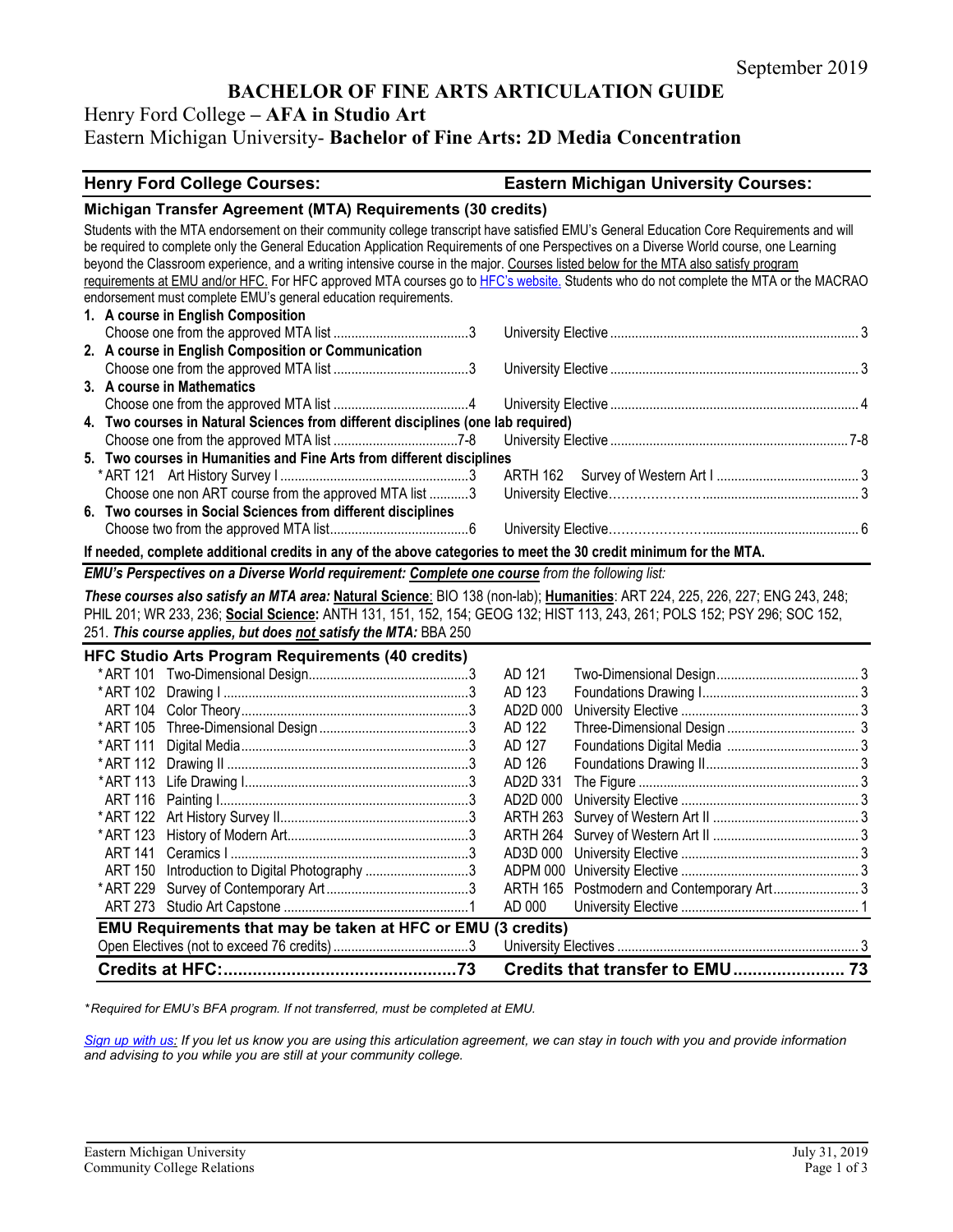# **BACHELOR OF FINE ARTS ARTICULATION GUIDE**

Henry Ford College **– AFA in Studio Art**

Eastern Michigan University- **Bachelor of Fine Arts: 2D Media Concentration**

| <b>Completion of the BFA: 2D Media</b><br>Concentration                                                                                                                                                                                                                                                                                                      |                         |  |
|--------------------------------------------------------------------------------------------------------------------------------------------------------------------------------------------------------------------------------------------------------------------------------------------------------------------------------------------------------------|-------------------------|--|
| <b>Major Requirements</b>                                                                                                                                                                                                                                                                                                                                    | (51 credits)            |  |
| <b>Foundational Requirements (3 credits)</b>                                                                                                                                                                                                                                                                                                                 |                         |  |
| Art History (6 credits)<br>ARTH 161 Survey of Non-Western Art3<br>ARTH 474 or ARTH 300 level or higher3                                                                                                                                                                                                                                                      |                         |  |
| <b>Capstone Seminar (3 credits)</b>                                                                                                                                                                                                                                                                                                                          |                         |  |
| <b>2D Media Concentration</b><br>2D Discipline Studios (12 credits)<br>2D Studio Core (6 credits)<br>2D Restricted Electives (3 credits)<br>3 credits from any AD2D course (200 level or higher)3<br><b>General Studio Electives (12 credits)</b><br>Studio electives at 200 level or higher in any media 12<br><b>Capstone Studio (6 credits)</b><br>AD 401 |                         |  |
| <b>LBC Requirement</b><br>Students must complete one Learning Beyond the<br>Classroom course or noncredit experience offered by<br>EMU. Consult your advisor for options.<br>1. AD 300W Studio Concepts has the following                                                                                                                                    | $(0-3 \text{ credits})$ |  |
| prerequisites: AD 121, AD 122, AD 123 and the following<br>may be taken concurrently: AD 127, ARTH 165.                                                                                                                                                                                                                                                      |                         |  |

Sample Sequences for completing the program:

**See footnotes for prerequisites that must be completed prior to registering for AD 300W Studio Concepts at EMU.**

| <b>Fall Semester</b>                                     | (15 credits) |
|----------------------------------------------------------|--------------|
|                                                          |              |
|                                                          |              |
|                                                          |              |
| AD2D 301 Drawing                                         |              |
| AD2D 302 Painting                                        |              |
| AD2D 303 Printmaking                                     |              |
| AD2D 304 Watercolor                                      |              |
| Choose one General Studio Elective from any 200 level or |              |
| higher in any media. AD2D, AD3D, ADPM, ADGD  3           |              |
| <b>Winter Semester</b>                                   | (12 credits) |
| ARTH 300 level or above art history elective 3           |              |
| One of the following 2D Media courses3                   |              |
| AD2D 301 Drawing                                         |              |
| AD2D 302 Painting                                        |              |
| AD2D 303 Printmaking                                     |              |
| AD2D 304 Watercolor                                      |              |
| One 2D restricted electives at 200 level or above of any |              |
|                                                          |              |
|                                                          |              |
| <b>Fall Semester</b>                                     | (12 credits) |
| One of the following 2D Media courses3                   |              |
| AD2D 301 Drawing                                         |              |
| AD2D 302 Painting                                        |              |
| AD2D 303 Printmaking                                     |              |
| AD2D 304 Watercolor                                      |              |
|                                                          |              |
| Choose one General Studio Elective from any 200 level or |              |
| higher in any media. AD2D, AD3D, ADPM, ADGD  3           |              |
|                                                          |              |
| <b>Winter Semester</b>                                   | (12 credits) |
| Choose two General Studio Elective from any 200 level or |              |
| higher in any media. AD2D, AD3D, ADPM, ADGD6             |              |
|                                                          |              |
|                                                          |              |